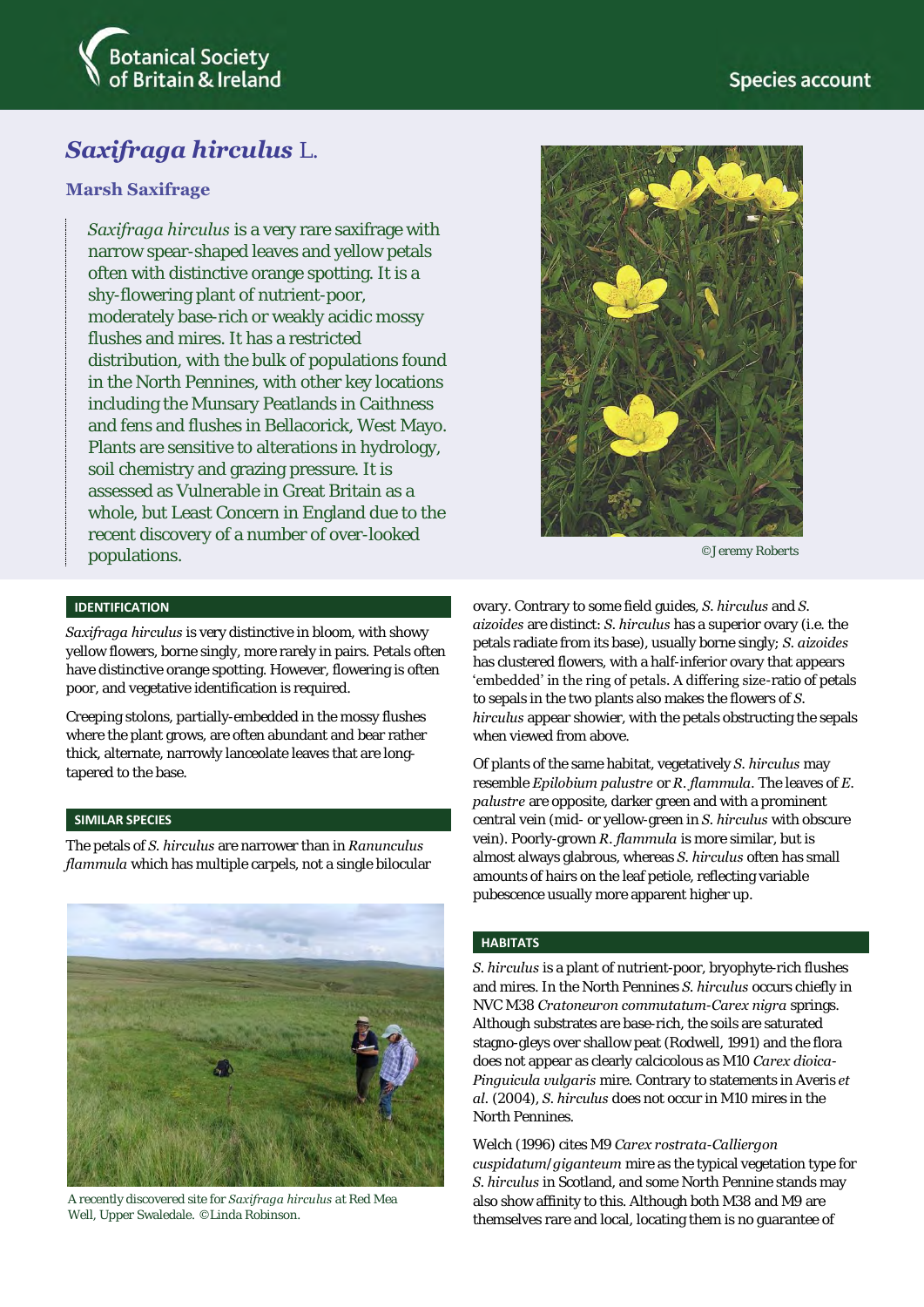finding *S. hirculus.*

### **BIOGEOGRAPHY**

*S. hirculus* is a circumpolar species with a Boreo Arcticmontane distribution. Its main distribution in the Arctic comprises Alaska, northern Canada, Greenland, Iceland, Svalbard, Scandinavia and northern Russia through to Beringia (Oliver *et al*. 2006). Further south it has a disjunct distribution in Europe, extending to Switzerland and Central Romania, the Rocky Mountains of Colorado, the Caucasus, Central Asia and the Himalayas.

In Britain *S. hirculus* was once scattered widely from Cheshire to Caithness, although it now has a much more restricted range, with the majority of extant populations in the North Pennines. Key populations are also found at the Munsary Peatlands in Caithness and in fens and flushes near to Bellacorick in West Mayo, Ireland.

*S. hirculus* is morphologically and cytologically variable. Tetraploid (2n = 32) circum-boreal montane populations have tall flower stems with two flowers and the sepals reflexed at anthesis (subsp. *hirculus*). The predominantly circumpolar, arctic diploid and tetraploid populations  $(2n = 16, 32)$  have shorter, less leafy stems with solitary flowers and the sepals erect or spreading at anthesis (subsp. *compacta*, subsp. *propinqua*, subsp. *coloradensis*; Hedberg, 1992), although recent molecular work provides little evidence to support the separation of these subspecies (Oliver *et al*. 2006). As far as is known, only subsp. *hirculus* occurs in the British Isles (Welch



Ireland.

# 1993).

It has a broad altitudinal range in the British Isles, formerly occurring at sea level, but now extant from c.300 m to 750 m (Mickle Fell, North-west Yorkshire).

### **ECOLOGY**

*S. hirculus* is a loosely tufted, shortly rhizomatous perennial herb, with shoots that die-back to resting buds just below the soil surface in September. It is typically rooted in a saturated 'mossy bed' where the water table is high, at least in the spring, and the water is usually flowing, sometimes very weakly, along a small slope or from a spring, thereby guaranteeing good circulation of oxygen (Vittoz *et al*. 2006). The fen waters are usually cold and neutral to slightly acid.

Flowering shoots and numerous leafy stolons are produced in the following spring. The runners often become overtopped by moss growth and remain attached to the parent rhizome for at least one growing season before becoming independent shoots that form new rhizomes (Ohlson 1987). Some rhizomes do not produce flowering shoots in some years, but there are normally 1-5 runners (Olesen & Warncke 1989a).

The flowering shoots are typically 15-20 cm tall in Britain, with a single terminal inflorescence, although 2-3 occasionally occur. Flowering is relatively late extending from July to September. The flowers are strongly protandrous but selfcompatible, although self-pollinated flowers produce very few seeds (Olesen & Warncke 1989a).

The flowers are visited by a large spectrum of insects but mainly syrphid flies (Warncke *et al*. 1993). Flowers spend about nine days in the male phase and three days in the female phase although the numbers of days when pollination is possible is about a third less than the number of days that flowers are open due lack of female flowers early and late in the season (Olesen & Warncke 1989a).

Large numbers of viable seeds are produced per plant with output varying depending on habitat and ramet size (Ohlson, 1988). The seeds have no special adaptations for dispersal and are dropped near to the parent plant when shaken from the capsules by wind or rain, the average distance being 13 cm (Olesen & Warncke 1989b). However, it is has been suggested that dispersal over greater distances may occur in regions where snow covers the ground at the time of dispersal (Ohlson 1989b) or where large herbivores carry seeds in either dung or on their fur (Olesen & Warncke 1990). Having said that, populations in the North Pennines show fixed differences in chloroplast DNA suggesting that gene flow (dispersal and establishment) is not occurring over distances as short as 8 km (Oliver *et al*. 2006). In Denmark the situation is even more marked with haplotypes differing between populations isolated in habitat patches as close as 9-45 m apart (Oliver *et al*. 2006). Seedling recruitment appears to depend on the availability of suitable bare ground (Ohlson 1989).

Welch (2009) cites good seed-viability and describes Distribution of *Saxifraga hirculus* in Great Britain and **Successful** *ex-situ* conservation and re-introduction measures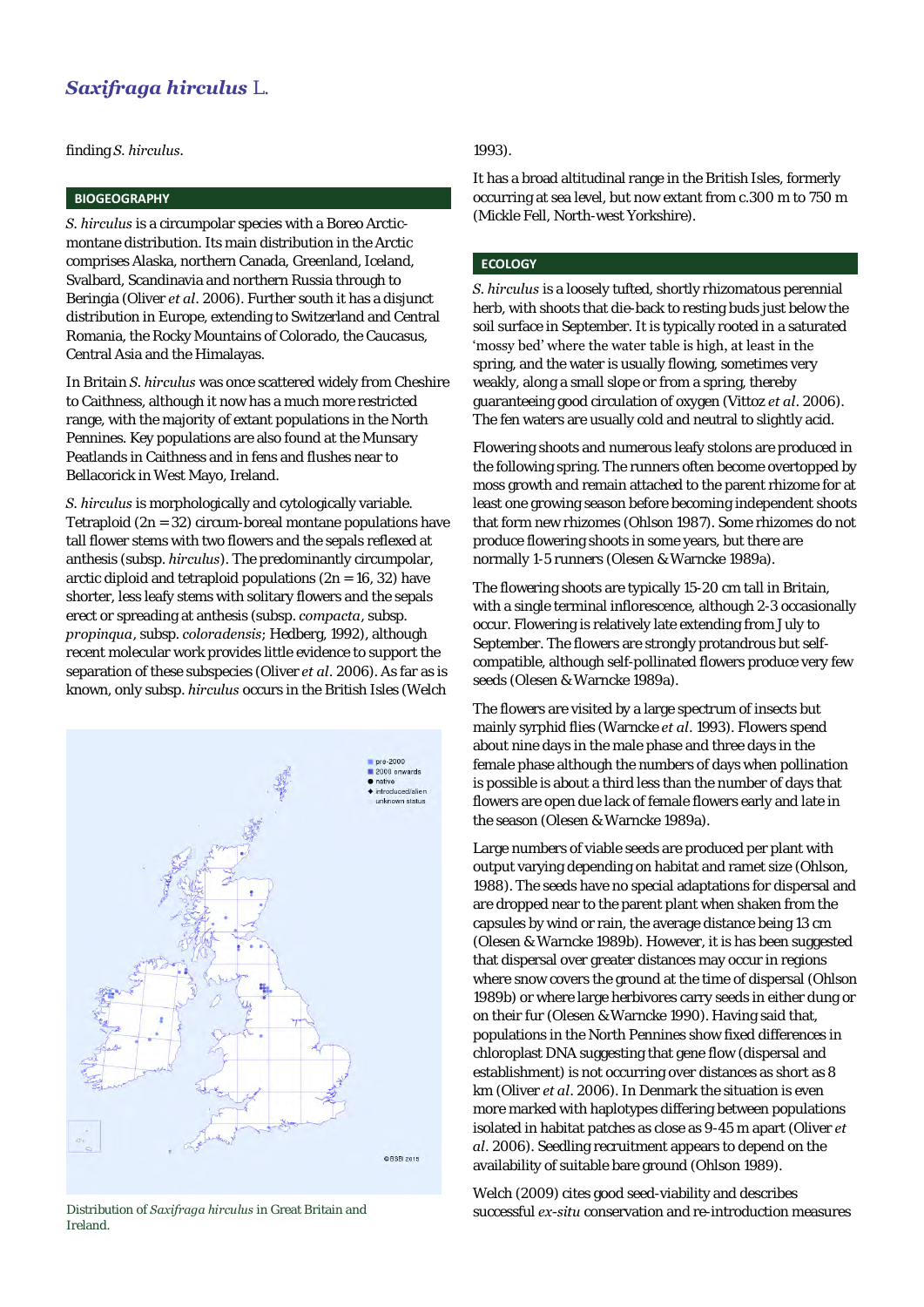for Scottish sites; Roberts (2010a) also gives figures for fruitset in England. Huge populations of vegetative shoots may occur. Although stolon size may be environmentally determined (Ohlson 1986), it seems likely that stolon production is a useful adaptation in a readily poached, localized habitat favoured by herbivores.

### **THREATS**

During the nineteenth and twentieth centuries populations of *S. hirculus* in the southern part of its European range suffered a serious decline attributable to habitat degradation and fragmentation, afforestation, drainage and overgrazing. As a consequence it is now extinct in Austria, Czech Republic and The Netherlands, and much depleted in the British Isles, southern Sweden, Germany, the Alps, Poland and the Baltic States (Oliver *et al*. 2006).

In the British Isles, drainage ('moor gripping') has proved to be one of the most serious threats in the past (Robinson 2012) with modern drain-blocking paradoxically also potentially posing localised risks. In the North Pennines the permanent exclosure of its flush habitat has been employed as an overly simplistic response to grazing difficulties but appears to have resulted in reduced cover and localized extinction due to growth of tall herbs (Welch & Rawes 1964; Roberts 2010a; Robinson 2012). However, new sites for the plant are still being discovered.

### **MANAGEMENT**

In Britain shyness of flowering is probably a reflection of preferential grazing of the habitat by un-shepherded, predator-free herbivore populations, exacerbated by high post-war stocking densities, although there is evidence that flowering is also influenced by mire chemistry (Ohlson 1986; Roberts 2010a).

The fencing of populations can bring about increases in flowering in the short-term, and some spectacular flowering followed the reductions in grazing levels caused by foot-andmouth disease in 2001 (Roberts 2010b). Counts by Roberts (2010a), however, show that flowering is now poor in the longest-established exclosures, reflecting the plant's poor competitive abilities, but that localized yet significant flowering can still occur in populations open to (now) reduced stocking levels.

## **REFERENCES**

- Averis, A., Averis, B., Birks, J., Horsfield, D., Thompson, D. & Yeo, M. 2004. *An Illustrated Guide to British Upland Vegetation.* Joint Nature Conservation Committee, Peterborough.
- Hedberg, K.O. 1992. Taxonomic differentiation in *Saxifraga hirculus* L. (Saxifragaceae) – a circumpolar Arctic-Boreal species of Central Asiatic origin. *Botanical Journal of the Linnaean Society* 109: 377-393.
- Ohlson, M. 1986. Reproductive differentiation in a *Saxifraga hirculus* population on a central Swedish Mire. *Holarctic Ecology* 9: 205-213.
- Ohlson, M. 1987. Saxifraga hirculus *– Habitats, Reproductive Effort and Ecotypic Differentiation*. PhD dissertation, Swedish University of Agricultural Sciences, Umeå.
- Ohlson, M. 1988. Size-dependent reproductive effort in three populations of *Saxifraga hirculus* in Sweden. *Journal of Ecology* 76, 1007-1016.
- Ohlson, M. 1989. Ecotypic differentiation and phenotypic plasticity in *Saxifraga hirculus* populations in central and northern Sweden. *Holarctic Ecology* 12: 46-53.
- Olesen, J.M. & Warncke, E. 1989a. Temporal changes in pollen flow and neighbourhood structure in a population of *Saxifraga hirculus* L. *Oecologia* 79: 205-211.
- Olesen, J.M. & Warncke, E. 1989b. Flowering and seasonal changes in flower sex ratio and frequency of flower visitors in a population of *Saxifraga hirculus*. *Holarctic Ecology* 12: 21-30.
- Olesen, J.M. & Warncke, E. 1990. Morphological, phonological and biochemical differentiation in relation to gene flow in a population of *Saxifraga hirculus*. *Summerfeltia* 11: 159-172.
- Oliver, C., Hollingsworth, P.M. & Gornall, R.J. 2006. Chloroplast DNA phylogeography of the arctic-montane species *Saxifraga hirculus* (Saxifragaceae). *Heredity* 96: 222-231.
- Roberts, F.J. 2010a. *Marsh Saxifrage* Saxifraga hirculus*; status of English Sites in 2009.* Unpublished report to Natural England.
- Roberts, F.J. 2010b. The flowering of Cross Fell: montane vegetation and foot-and-mouth. *British Wildlife* 21: 160- 167.
- Robinson, L.M. 2012. Observations on the decline of *Saxifraga hirculus* (Marsh Saxifrage) in the North Pennines. *BSBI News* 121: 53-56.
- Rodwell, J. (ed.) 1991. *British Plant Communities. Volume 2. Mires and Heaths*. Cambridge University Press, Cambridge.
- Vitoz, P., Wyss, T. & Gobat, J-M. 2006. Ecological condition for *Saxifraga hirculus* in Central Europe: a better understanding for good protection. *Biological Conservation* 131: 594-608.
- Warncke, E., Terndrup, U., Michelsen, V. & Erhardt, A. 1993. Flower visitors to *Saxifraga hirculus* in Switzerland and Denmark, a comparative study. *Botanica Helvetica* 103: 141-147.
- Welch, D. 1993. *Survey of* Saxifraga hirculus *in NE Scotland, and a Review of Information Relevant to its Conservation*. Institute of Terrestrial Ecology, Banchory.